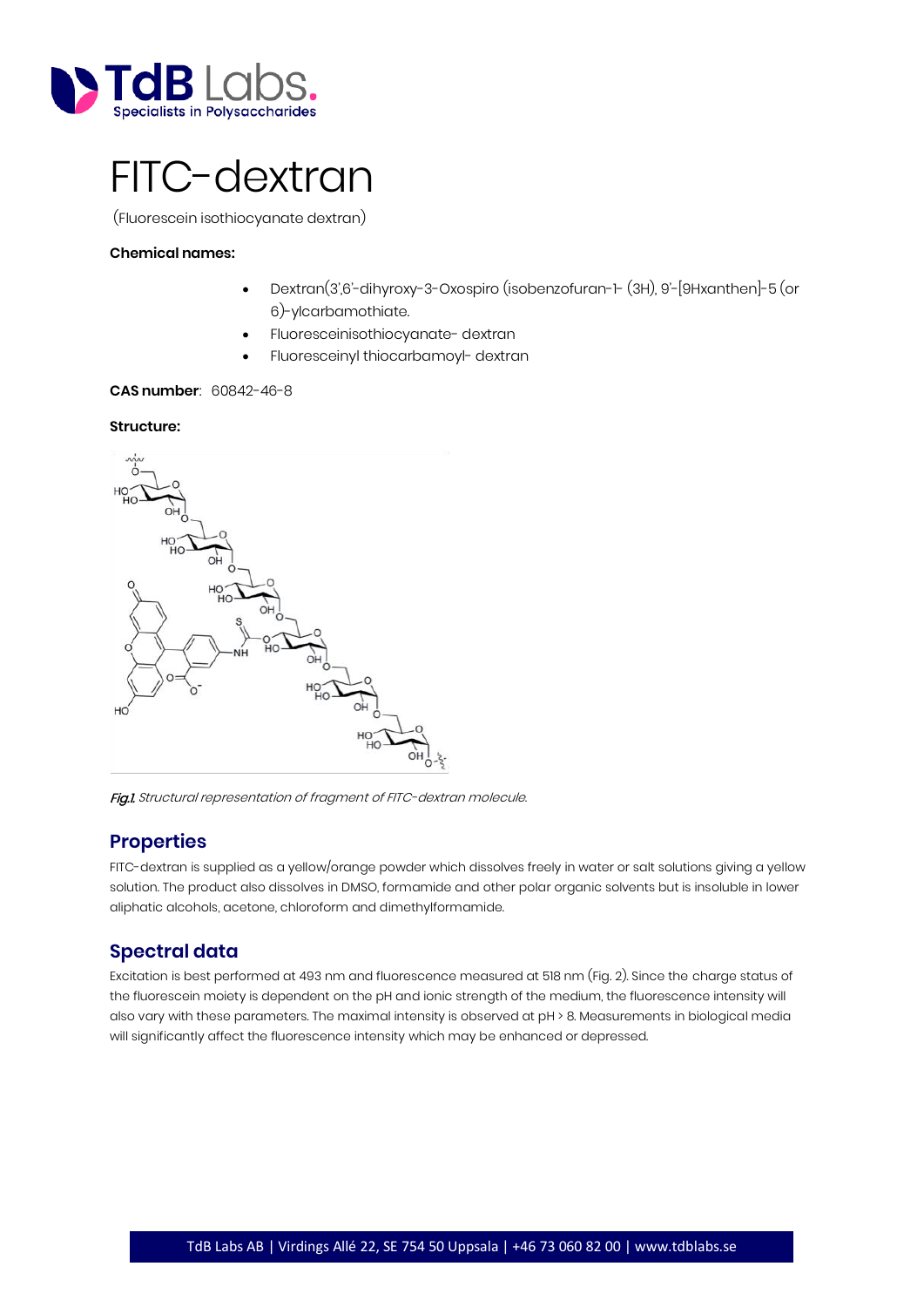



Fig. 2. Fluorescence scan of FITC-dextran 70 in phosphate

buffered saline pH 9.



Fig. 3. Fluorescence (Emission 520nm) of FITC-dextran in the range pH 4-9.

# **Storage and stability**

The stability of FITC-dextran has been investigated in various media and at various temperatures. From these studies, it is concluded that the stability of FITC-dextrans in vitro and in vivo is excellent. Only at elevated pH (>9) and elevated temperatures is there a risk for hydrolysis of the fluorescein label. Studies at 37°C in rabbit plasma, muscle homogenate, liver homogenate and urine established that FITC-dextrans are stable for at least 3 days. No changes in the mol. wt and no release of fluorescein moieties was noted. FITC-dextran was stable in 6 % trichloracetic acid at room temperature for 3 days. The hydrolysis shows specific catalysis by hydroxide ions in the pH range 10- 10.75 (1).

Hydrolysis of the thiocarbamoyl linkage gives rise to 4- or 5-aminofluorescein which is readily determined by HPLC. In unpublished studies, the stability of an autoclaved FITC-dextran 70 solution was studied at temperatures from 8 to 50°C over a period of 5 months. Only at 50°C could a slight increase (1%) in free aminofluorescein be noted. Autoclaving alone gives a 2.7 % release of free aminofluorescein. In other unpublished studies, FITC-dextran was found to be stable in solution at pH 4 for up to 1 month at temperatures up to 35°C. At 80°C and pH 4, the thiocarbamoyl linkage was stable for 30 min. However, the dextran may degrade. At pH 9, considerable (24 %) decrease in fluorescence took place at 35 °C over 1 month. Several studies have confirmed the in vivo stability of FITC-dextrans during the duration of the experiments (2).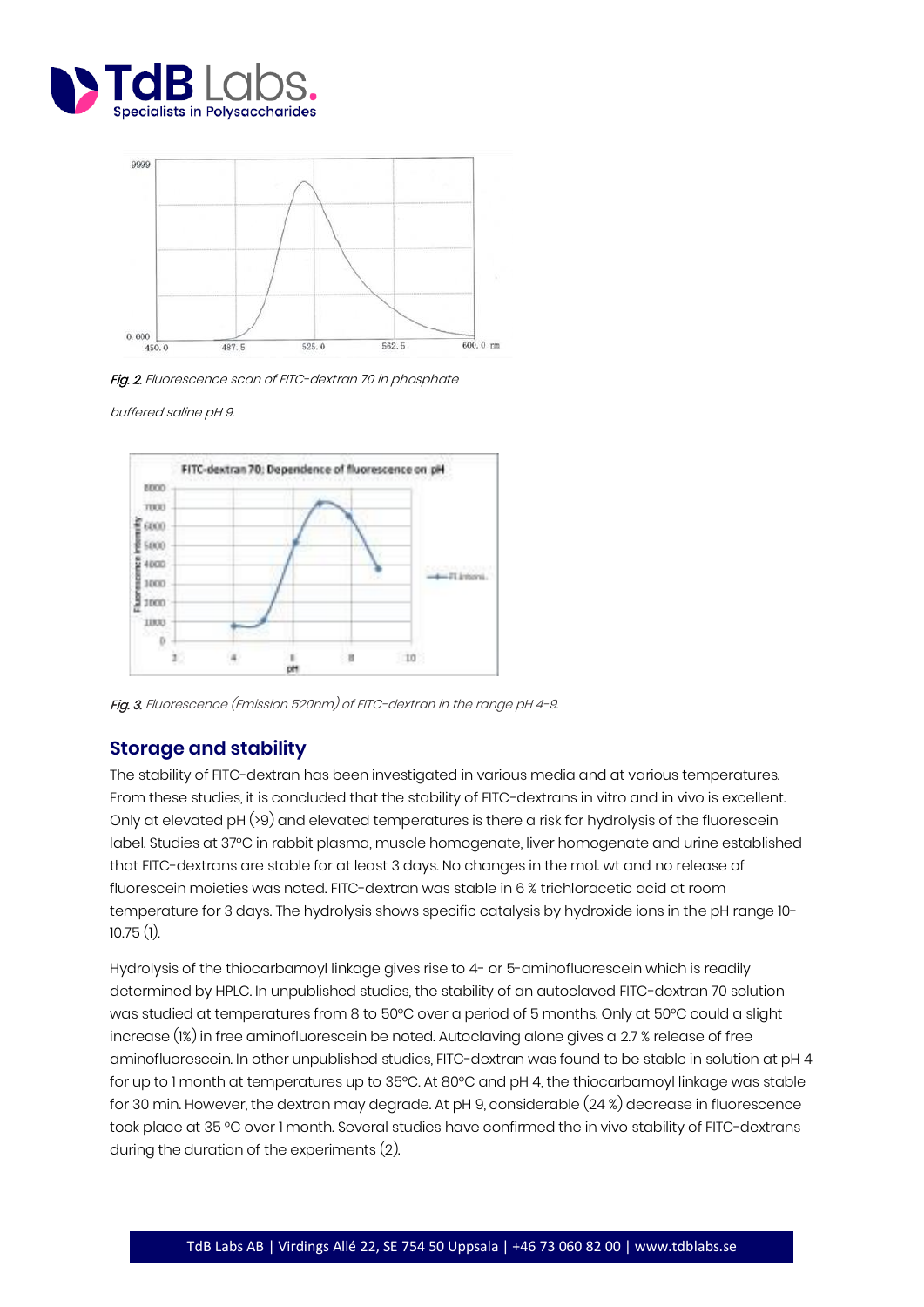

# **Toxicity**

In studies in mice, FITC-dextrans were found to be tolerated well when injected intravenously or intraperitoneally in doses up to 6 g/kg body- weight. Their toxicity patterns follow those of parent dextrans. Clinical dextrans fractions have been employed for over 50 years as plasma volume expanders. Dextran-induced anaphylactoid reactions (DIARs) have been observed

in humans after injection of clinical dextran solutions (3,4). FITC-dextrans are also likely to display this type of behavior but few reports of problems with experimental animals have appeared.

# **Synthesis**

Selected dextran fractions prepared from native Dextran B512F are labelled with fluorescein (5). The fluorescein moiety is attached by a stable thiocarbamoyl linkage and the labelling pro- cedure does not lead to any depolymerization of the dextran. The FITC-dextrans have from 0.002-0.008 mol FITC per glucose unit and at these low levels of substitution confer minimal charges to the dextran, which is an essential requirement for permeability studies. Physical chemical properties of FITC-dextran. The dextran molecule at molecular weights greater than 5000 Daltons behaves as a flexible and extended coil in solution. Table 1. (below) shows the molecule dimensions at various molecular weights.

| <b>Dextran MW</b> | Stokes radius (Å) | Radius of gyration $(\AA)$ |
|-------------------|-------------------|----------------------------|
| $2 \times 106$    | 270               | 380                        |
| 1 x 106           | 199               | 275                        |
| 500 000           | 147               | 200                        |
| 200 000           | 130               | 130                        |
| 100 000           | 69                | 95                         |
| 70 000            | 58                | 80                         |
| 40 000            | 44.5              | 62                         |
| 10 000            | 23.6              |                            |

**Table 1.** Molecular dimensions of dextran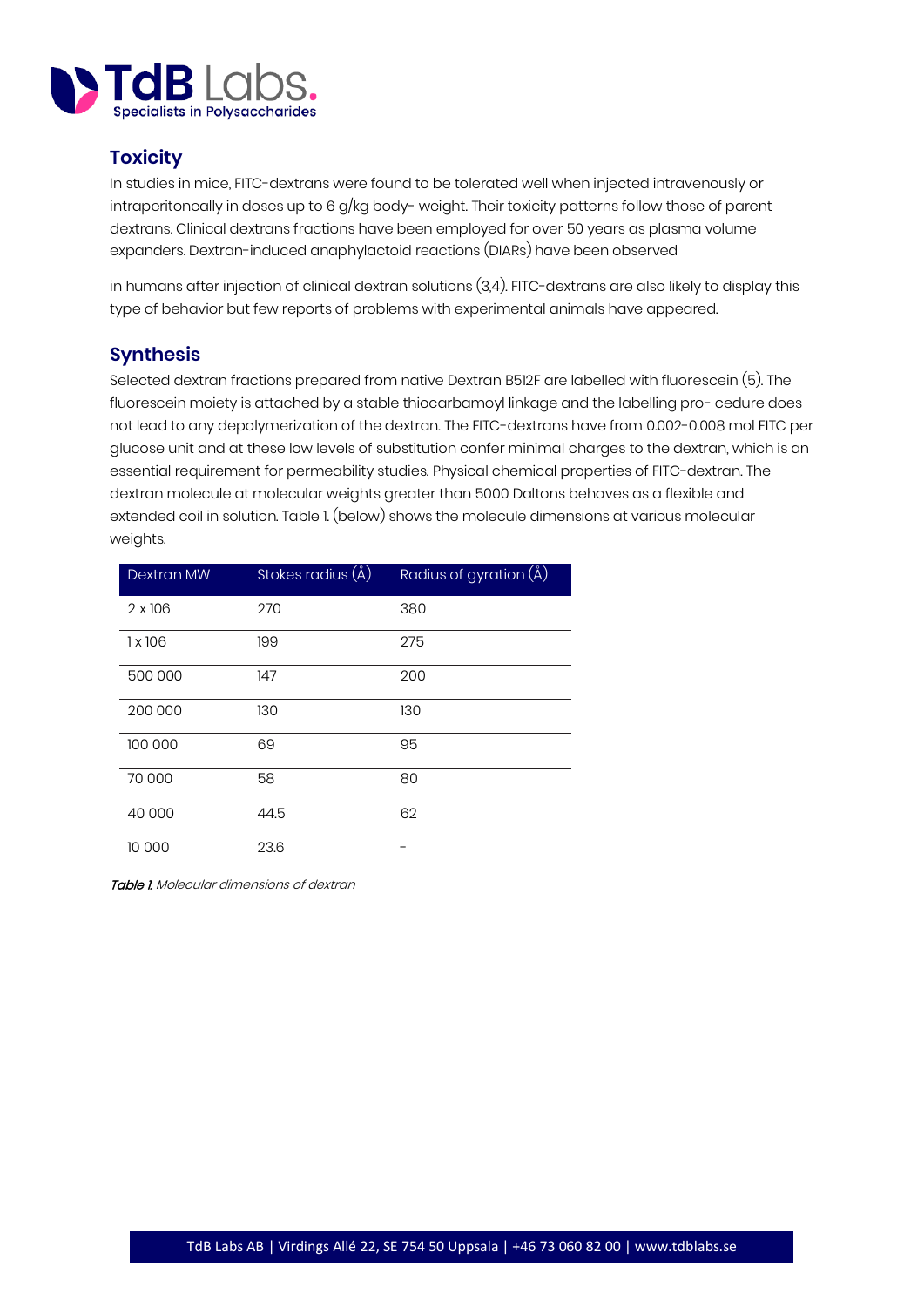

Dextrans and FITC-dextrans will exhibit Newtonian flow characteristics i.e. the viscosity is independent of shear rate (Fig. 4). Studies in the range pH 4-10 establish that the viscosity is independent of pH. The isoelectric point of FITC-dextran lies in the range 8-9 and between pH 6.5 and 9.5 they show no migration on electrophoresis (1).



Fig. 4. The viscosities of dextran fractions at various concentrations.

# **Applications**

FITC-dextrans are primarily used for studying permeability and transport in cells and tissues. An added benefit is that measurements of the fluorescence provide quantitative data on the permeability of healthy and diseased tissues. Such studies can be performed in real time by intravital fluorescence microscopy. The technique offers high sensitivity and concentrations down to 1µg/ml can be detected in tissue fluids. FITC-dextrans have also been used as a pH pro- be in cells (6,7). It may also be noted from polarization experiments that the rotational freedom of fluorescein conjugated to dextran remains high and fluorescent lifetime of the excited state is similar to that before conjugation (6).

## **1. General procedures**

The microvasculature of the hamster cheek pouch has proved to be a useful model for stu- dying plasma leakage in different experimental conditions, e.g. following ischemia/reperfusion, or topical application of a whole range of inflammatory mediators, parasites and bacteria. With this technique, vascular permeability changes can be studied in real time and be related to other microvascular events such as leukocyte adhesion and activation. The cheek pouches are examined by intravital fluorescence microscopy using suitable filters (490/520 nm) and images are captured with a digital camera. A 5 % FITC- dextran 150 solution (approx. 100 mg/kg body- weight in normal saline) is administered i.v. (8-10).

Permeability studies using combined fluorescence stereomicroscopy, fluorescence light microscopy was reported by Thorball (2). This paper also includes tissue fixation techniques in the presence of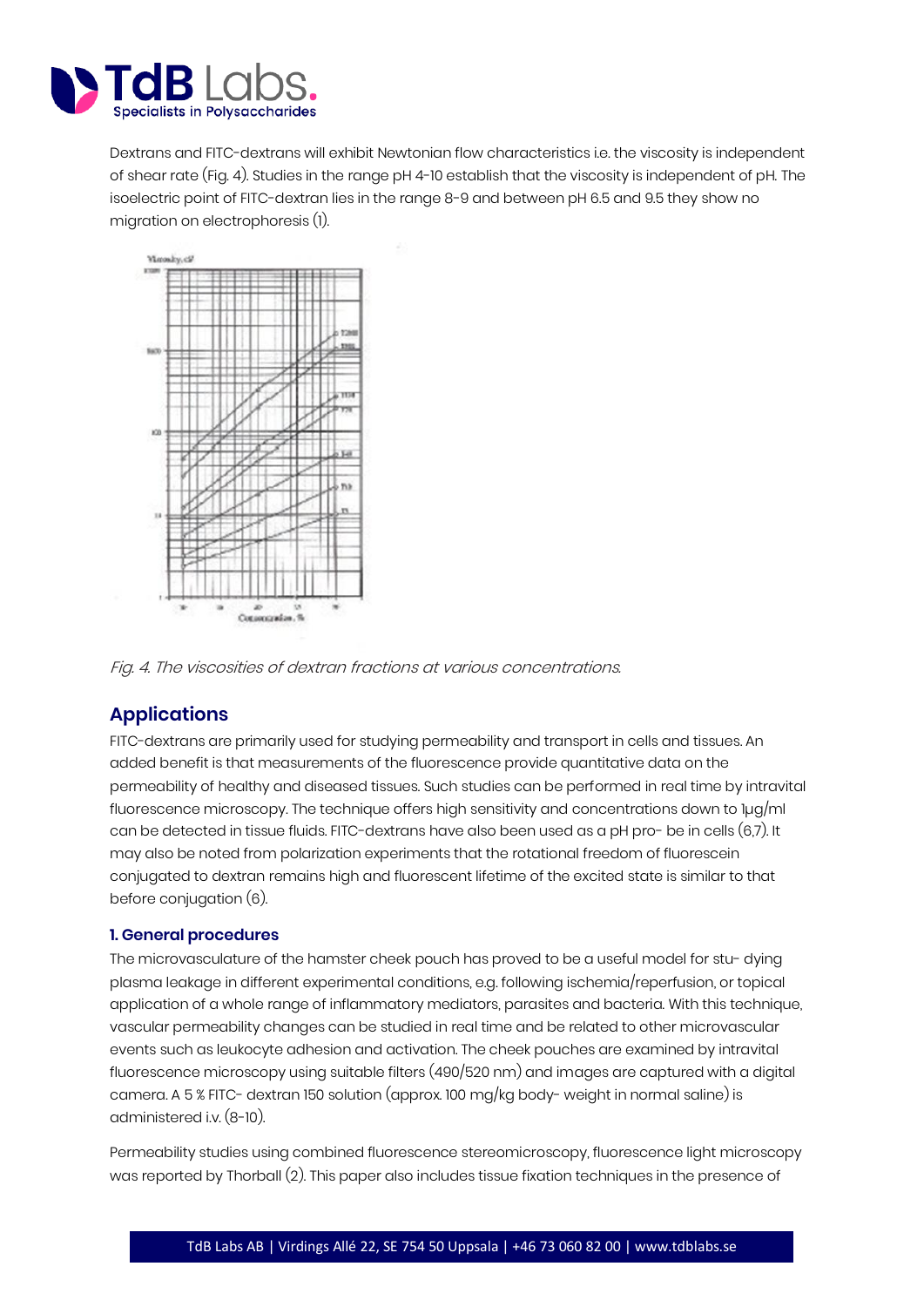

FITC-dextran and details of the microscopy set-up (filters, illumination). Regenerative titanium earchambers (rabbits) have been used to study the blood/lymph systems in the microcirculation with FITC-dextrans. Lymph ingrowth is seen after 4-8 weeks of implantation (11).



Fig.5. Images taken from cheek pouch after infusion of FITC-dextran 150.The second image shows the leakage of the microvasculature after subjection to histamine. (By kind permission of E. Svensjö).

## **2. Permeability studies on intestinal tissues**

Permeability of intestinal epithelial monolayer during inflammation was studied using a FITC-dextran 150 (12). The action of a protease inhibitor on mucosal erosions and epithelial dysfunction in the GI tract was studied using FITC-dextran 4 (13). Thorball made extensive studies on tissue fixation in connection with FITC-dextrans in the GI tract (2). FITC-dextrans (4000-70000) were used to study permeability changes following cutaneous thermal injury in vitro using modified Ussing chambers (14). See also useful references (15,16).

## **3. Permeability studies of brain and nervous system.**

For studies of FITC-dextrans in the nervous system, techniques are required that immobilize the tracers enabling good optical resolution of features such as neuron, glial cells, sciatic endoneurium, ganglion etc. A method employing freeze-drying of the dissected tissue samples, fixation with formaldehyde vapour at 80 °C and embedding in paraffin wax or plastic proved to give good results (17). The sections from these preparations were dipped in xylene before mounting and examination.

The distribution of intravenously injected FITC-dextran (Mw from 3000 to 150 000) was studied in hamsters and mice. The normal perineural diffusion barrier of the cerebral cortex was not permeable to any FITC-dextran in the above range (19). The hamsters received 5mg FITC-dextran/10g bodyweight in 0.5ml saline (18). Permeability characteristics of the hippocampus were investigated with FITCdextrans. The blood-brain barrier was subjected to focused ultrasound and the passage of FITCdextrans was analysed (19).

The time-dependent permeability of the cerebral vessels following ischemia-reperfusion injury was examined using iv. FITC-dextran 150 (20). Brain edema following acute liver failure has been studied by monitoring protein related-permeability changing using FITC-dextrans (21).

## **3. Permeability studies on neoplastic tissues.**

Gerlowski (22) describes the use of transmitted light fluorescence TV microscopy for real time studies of microvascular permeability in neoplastic tissues. The studies were performed in the rabbit ear chamber model using FITC-dextran 150. The authors also examined the quenching of FITC-dextran concentrations from 0.6 mg to 30 mg/100 ml at intervals up to 90 min. Only the very highest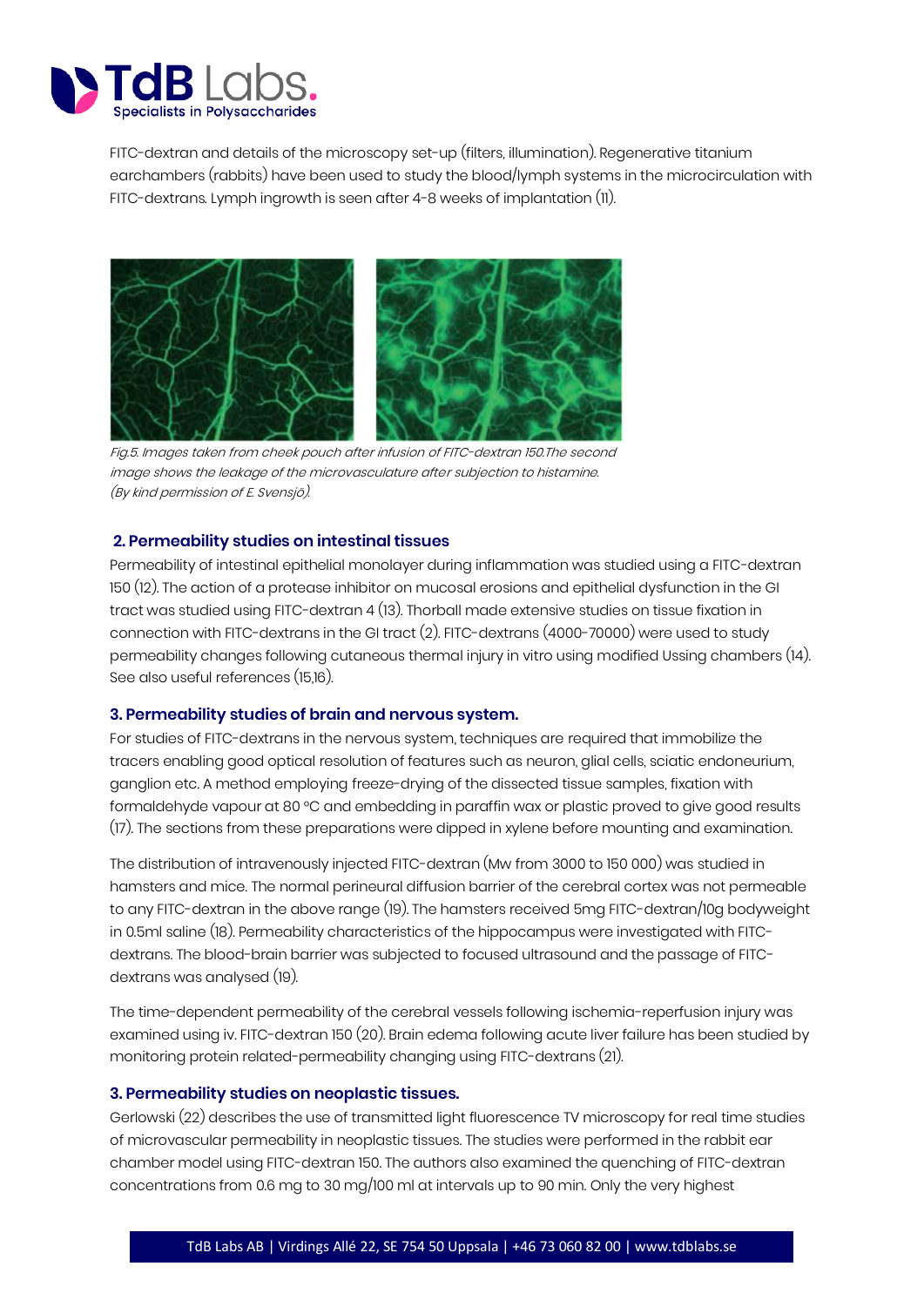

concentrations showed indications of quenching effects. T. Li and co-workers (23) studied membrane permeability of Sarcoma cells following focused ultrasound using FITC-dextran 500. FITC-dextrans were used to study the endocytosis of cells in experiments with ovarian cancer cells (24).

## **4. Permeability studies within the ocular chamber**

E. Mannerma and co-workers (25) studied drug permeation process in the retinal pigment epithelium using FITC-dextran 40 and other probes. FITC-dextrans were used to assess barrier dysfunction in response to TNF-alpha (26). S. Lightman and co-workers (27) were able to study in detail the leakage of the retinal vessels in an inflammation model. Repeated doses of FITC-dextran were well tolerated. Studies on the pathways by which FITC-dextrans and fluoresce- in leave the vitreous body have been described (28). Uveoscleral outflow in normal inflamed eyes has also been examined by C.B.Toris and co-workers (29) using FITC-dextrans. An in vitro model of the outer blood retinal barrier has been described (30).

## **5. Permeability studies of renal tissues**

FITC-dextran 4 is very rapidly excreted into the urine with 70 % of the dose excreted within the first hour (rabbits, rats) (unpublished data). Lencer and coworkers (31) reported studies with FITC-dextran 10 as a probe for endosome function and localization in the kidney. Frozen sections of excised tissue were examined by epifluorescent microscopy.

## **Diverse applications**

FITC-dextrans have been used to explore the permeability of nasal mucosa in vitro (32). In this study charged FITC-dextran derivatives were also employed. Diffusion of drugs vertically into the skin was studied using FITC-dextran 20 loaded dissolving micro-needles (33).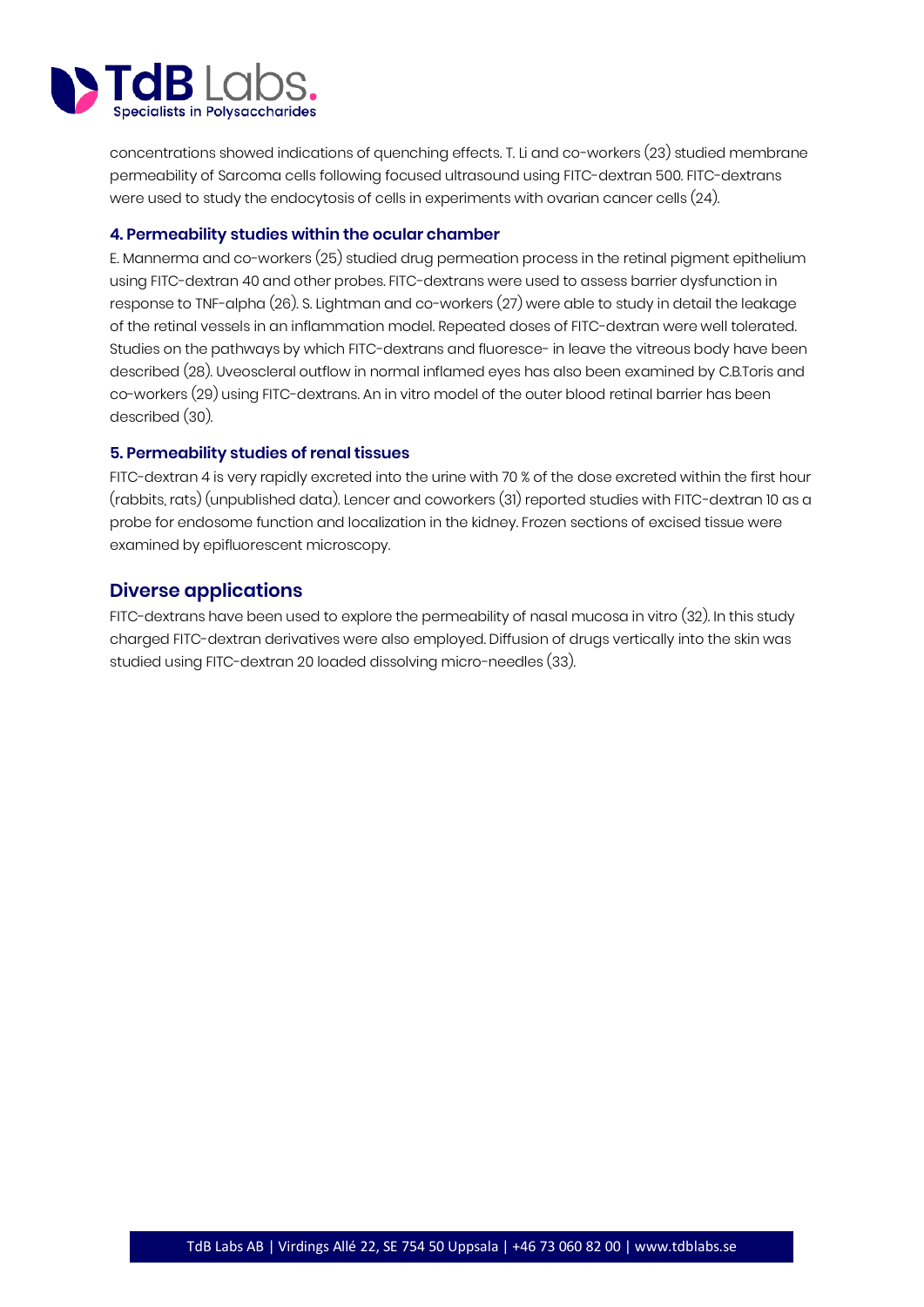

# **References**

- 1. P.Kurtzhals, C.Larsen, and M.Johansen. High per- formance size-exclusion chromatographic procedure for the determination of fluoresceinyl isothiocyanate dextrans of various molecular masses in biological media. J Chromatogr. 1989:491;117-127.
- 2. N.Thorball. FITC-dextran tracers in microcirculatory and permeability studies using combined fluore- scence Stereo Microscopy, Fluorescence Stereo microscopy and electron microscopy. Histochemistry. 1981:71;209-233.
- 3. K.G.Ljungström, H.Rench, K.Strandberg et al. Ad- verse reactions to dextran in Sweden 1970-1979 Acta Chir Scan, 1983; 149:253-262
- 4. H.Hedin, W.Richter and J.Ring. Dextran-induced anaphylactoid reactions in man: role of dextran reactive antibodies Int. Arch Allergy Appl Immun. 1976; 52:145-159.
- 5. A.N de Belder and K.Granath. Preparation and pro- perties of fluorescein labelled dextrans. Carbohydr Res. 1973;30:375-378.
- 6. M.J.Geisow, P.D'Arcy Hart and M.R.Young. Tempo- ral changes of lysosome and phagosome pH during phagolysosome formation in macrophages; studies by fluorescence spectroscopy. J Cell Biol. 1981;89: 645-652.
- 7. S.Ohkuma and B.Poole. Fluorescence probe mea- surement of the intralysosomal pH in living cells and the perturbation of pH of by various agents. Proc Natl Acad Sci USA, 1978;75:3327-3331.
- 8. E.Svensjö, E.M Saraiva, M.T.Bozza, et al. Salivary gland homogenates of Lutzomyia longipalpis and its vasodilatory peptide maxadilan cause plasma leakage via PAC 1 receptor activation. J. Vasc Res. 2009;46:435-446.
- 9. E.Svensjö. The hamster cheek pouch as a model in microcirculation research. Eur Respir J Suppl 12. 1990; 595s-600s; discussion 600s-601s.
- 10. E.Svensjö. The hamster cheek pouch as a research model in inflammation. Chapter 30 in David Shepro (Editor), Microvascular Research-Biology and Pathology, p.195-207, 2006, Elsevier Academic Press.
- 11. J.Jonsson, K.E.Arfors and H.C.Hint. Studies on relationships between blood and lymphatic systems within the microcirculation. 6th Europ Conf Microcircu- lation, Aalborg. 170;214-218 (Karger; Basel 1971).
- 12. T.Mochizuki, H.Satsu, M.Totsuka and M.Shimizu. Transepithelial transport of macromolecular substan- ces in IL-4 treated human intestinal T84 cell monolay- ers. Biosci Biotechnol Biochem. 2009;73:2422-6.
- 13. B.Lei, W.Zha, Y.Wang, et al. Development of a novel self-microemulsifying drug delivery system for reducing HIV protease inhibitor-induced intesti- nal epithelial barrier dysfunction. Mol Pharm. 2010; 7:844-53.
- 14. F.Bertiaume, R.M.Ezzell, M. Toner et al. Transport of fluorescent dextrans across the rat ileum after cutaneous thermal injury. Critical Care Medicine. 1994;22:455-64.
- 15. N.Pantzar, B.R.Weström, A.Luts and S.Lundin. Regional small-intestinal permeability in vitro to different-sized dextrans and proteins in the rat. Scand J Gastroenterol. 1993;28:205-11.
- 16. C.Tagesson, R.Sjödahl, B.Thorén, Passage of mo- leclues through the wall of the gastrointestinal tract.. A simple experimental model. Scand J Gastroente- rol. 1978;13:519-24.
- 17. D.Hultström. FITC-dextrans in neurobiological research. Acta Universitatis Upsaliensis, 438, Almquist and Wiksell, Uppsala, 1982 and references cited therein.
- 18. Y.Olsson, E.Svensjö, K.E.Arfors. Fluorescein label- led dextrans as tracers for vascular permeability studies in the nervous system. Acta Neuropathol. 1975; 33:45-50.